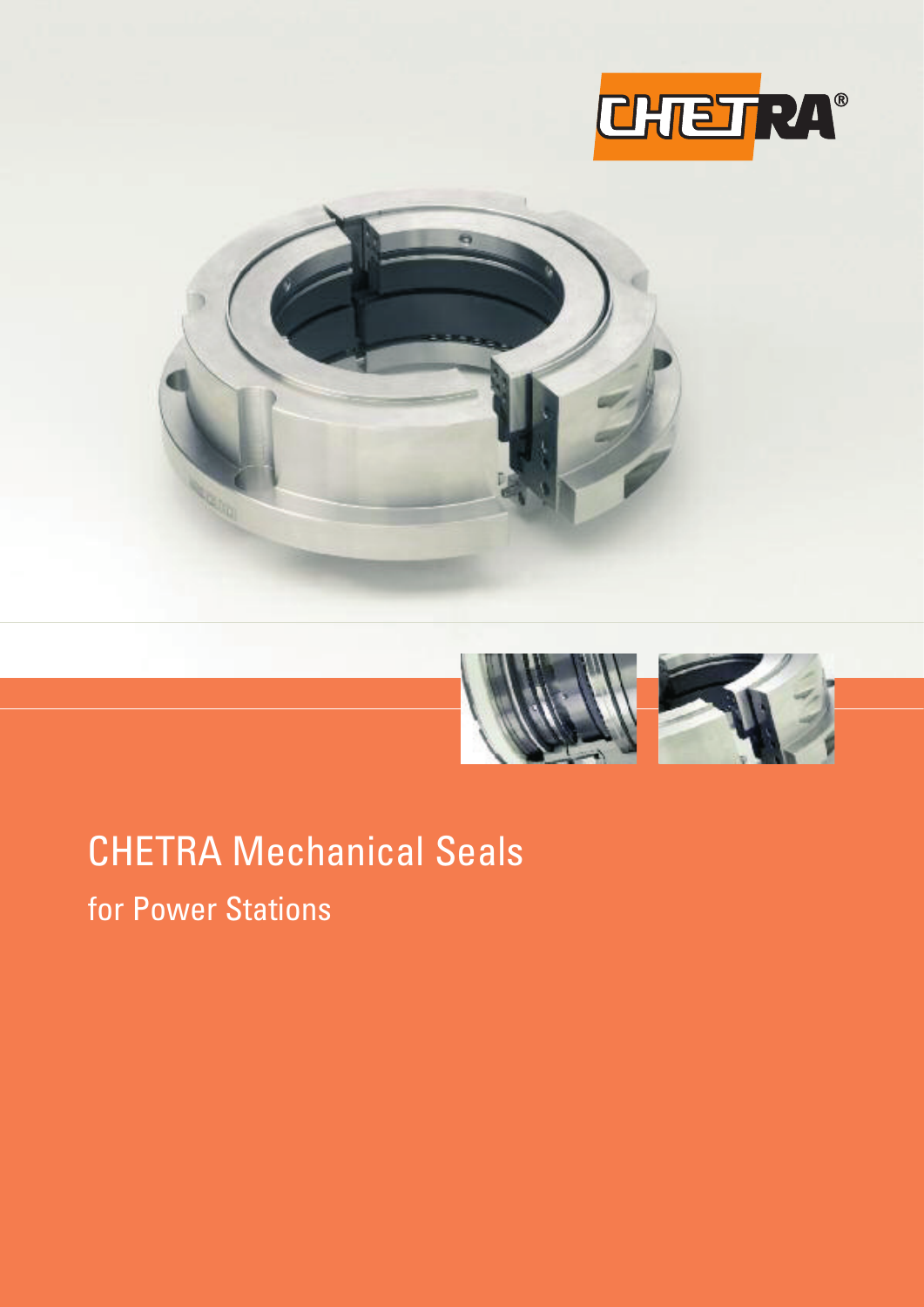**Whether in power stations, in thermal power generation, in the production of energy from renewable raw materials and in ORC plants:** The industry-specific requirements in power station operation call for a highly demanding technology in the mechanical seals used.

Independent of application – whether in fast-running turbo machines and feed pumps, boiler feed pumps, circulating and condensate pumps, hot water pumps, large tubular type and cooling water pumps, hydraulic turbines (Kaplan/Francis water turbines) or steam turbinesstrict prerequisites for functional safety of these aggregates are valid.

The combination of high pressures and temperatures, running speeds of up to 50 m/s, different media and water conditions and additives require high-quality mechanical seal technology. Strict environmental protection requirements round out this product profile.







**The results are innovative and often custom-made solutions for the special requirements of power stations, based on decades of experience in this area. Supported by sound application technology advice, CHETRA determines the optimum appropriate mechanical seal and the corresponding accessories.**

The CHETRA supply program covers high-grade standard seals and special custom-made products. Notable features and benefits:

- **»** robust construction with extensive safety reserves.
- **»** special seal face geometry.
- **»** protection of sensitive components.
- **»** solid seal rings and stationary seats in self-aligning arrangement.
- **»** stationary design, if applicable.
- **»** guided circulation flow for optimum heat dissipation.
- **»** split mechanical seal.

## "Made in Germany" and International Experience

CHETRA is an international specialist for high-quality and high-performance mechanical seals. We offer quality "Made in Germany" with mechanical seals in complex and demanding applications for renowned customers in the power station industry.

Our mechanical seals are designed acc. to the relevant DIN and ISO standards (DIN EN 12756, 28136 ff., ISO 3069 a.o.), TÜV regulations, factory standards and local regulations. Concerning nuclear power plants, corresponding regulations such as KTA 1401, OSP 4a are valid.

Our claim to high quality is reliably underpinned: We have been working acc. to DIN EN ISO 9001: 2008 since 1996 and are certified by DQS/IQ NET.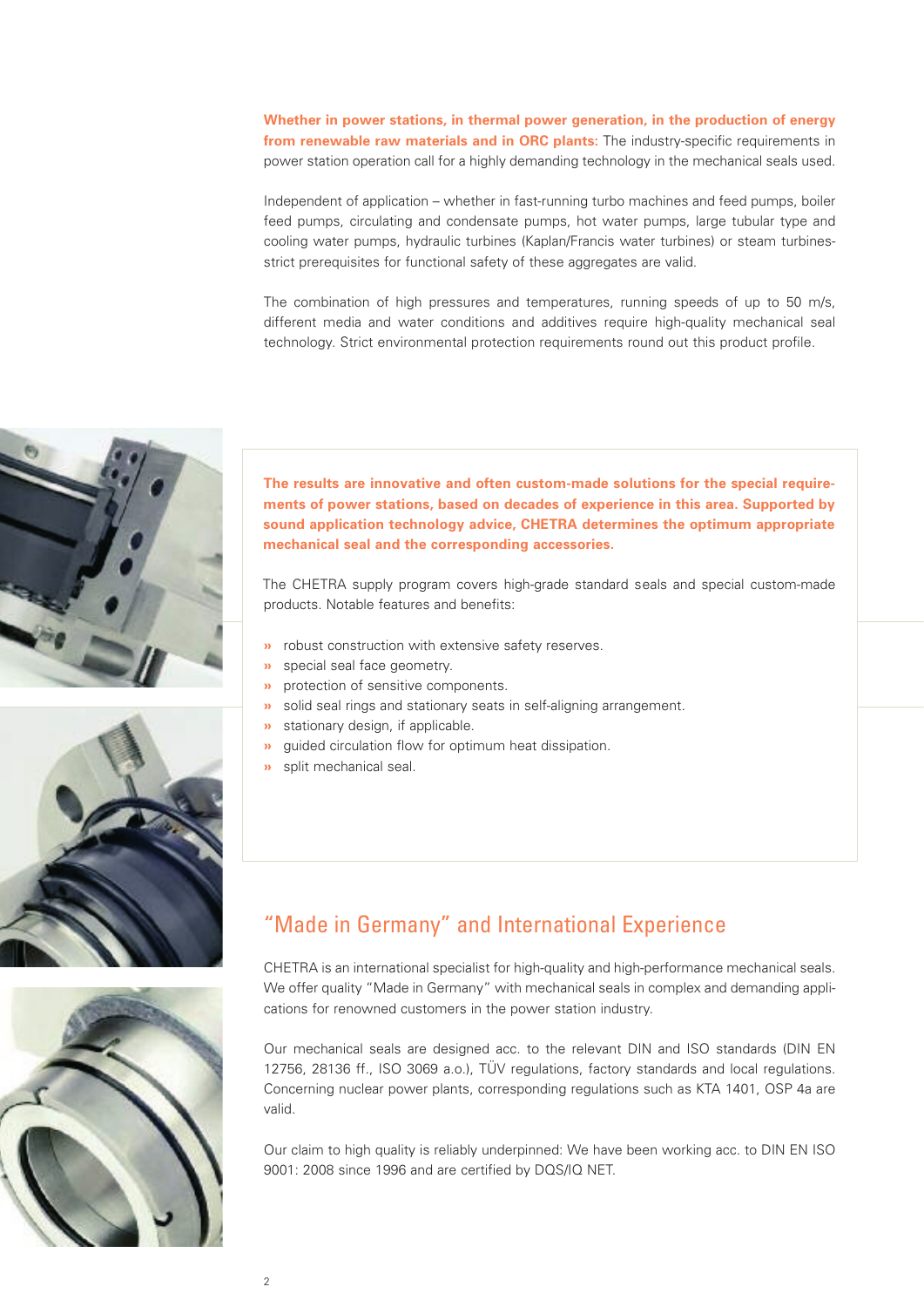



## Example Seals

### *CHETRA style 208 N / 210 N*

*On the basis of design and materials used, these high-quality standard mechanical seals acc. to DIN EN 12756 (24960) meet the standard demands of power stations on a broad basis, such as in circulating pumps, condensate pumps, cooling pumps; or, with adequate accessories, as hot water pumps - mechanical seal style 208 S. Style 208 N / 210 N are short design mechanical seals (L1k) in stationary arrangement, independent of direction of rotation, balanced (without stepped shaft, type kU) with protected multiple springs. The face materials mainly used are: A-carbon vs. silicon carbide (A/Q1; A/Q2) or silicon carbide vs. silicon carbide (Q1/Q2; Q2/Q2) – they are always designed as solid (non-shrunk) components.*



#### *CHETRA style 351 S*

*Specially for applications in so-called turbo machines, main boiler feed pumps and boiler feed pumps, the stationary single mechanical seal style 351 S was developed by CHETRA.*

*A rotating throttle protects the seal chamber against the hot medium. A pump ring provides internal mechanical seal cooling and the circulation guidance supplies the seal faces for optimum dissipation of heat. Further design features are overdimensional cross-sections and special relief of the seal rings.*

*Application data: number of revolutions (n) up to 6000 rpm, temperatures from 180° C to +200° C and pressures (p1) up to 35 bar.*

*The pre-assembled cartridge mechanical seal in stationary design achieves a service life of 3 to 4 years and offers a high degree of operational safety.*



#### *CHETRA style 770 CS*

*CHETRA series 770 CS are double-acting mechanical seals with two metal bellows seals in stationary arrangement, which are particularly recommended for applications in steam turbines of ORC plants. Especially against the background of a heightened environmental awareness combined with the more intensive use of regenerative energy sources, ORC plants for power generation and heat production become more significant than ever. In many cases, they are used at a regional level or by operating associations. An ORC plant centers around a steam turbine equipped with mechanical seals. Sealing occurs between process medium (e.g. silicon oil) and bearing.*

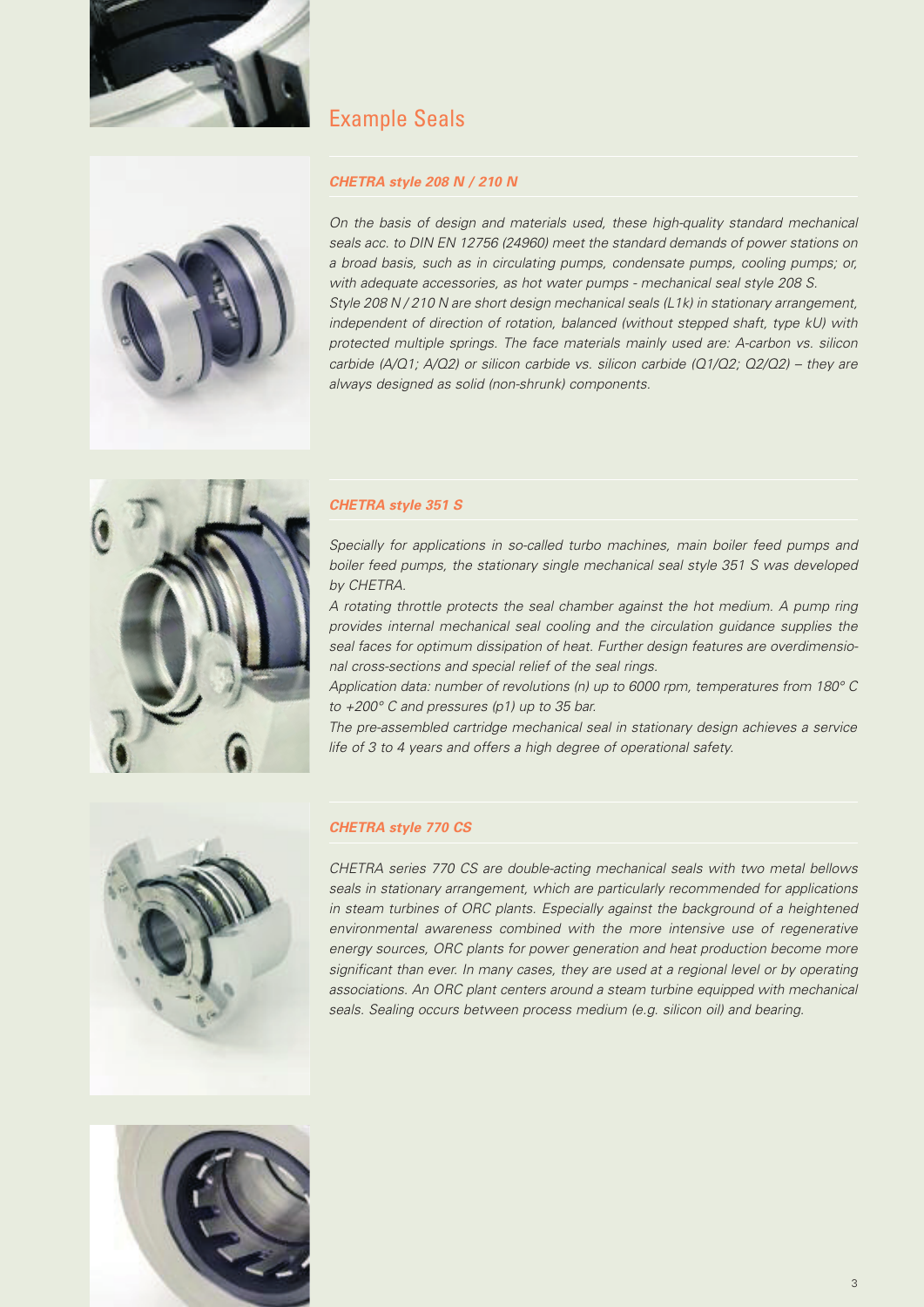

## Experience

## Innovative Supply Systems and Accessories

- **» CHETRA individual supply systems and central installations:** An innovative and complete program for the supply of mechanical seals, consisting of **barrier fluid** and **quench fluid vessels,** acc. to EU guidelines and Regulation for Pressure Vessels (PED) incl. API vessels (acc. to ASME standard) and in connection with TA-Luft (=Clean Air Act).
- **» CHETRA vessel accessories:** p/t measuring systems, level switch, manual refill pump, cooling coil, pressure gauge and pressure switch.
- **» CHETRA heat exchanger,** water-cooled or air-cooled.
- **» CHETRA cyclone separator.**
- **» CHETRA pressure transmitter.**
- **» CHETRA loop systems:** For optimum supply to the mechanical seal, with monitoring and signalling to a measuring station. Up to 50 loop systems with bladder accumulator can be supplied by **central refill systems** with an output rating of 100 bar. These innovative facilities offer the highest operational safety and are increasingly used for TA-Luft applications.

## CHETRA International Services

- **» CHETRA Service Centers** in Europe, in the Middle East and in Asia, as well as on-call service supervisors from the parent company ensure swift implementation of CHETRA mechanical seals, whether new or second-hand.
- **» CHETRA repair and maintenance service:** Analysis of damage, advice for improvement potential, expert and quick overhauling and optimizing of CHETRA seals and competitors' seals, worldwide logistics.
- **» CHETRA maintenance contracts:** Optimized fixed costs contracts and maintenance contracts.
- **» CHETRA spare parts service:** Large volume of spare parts on stock and perfected logistics for the worldwide supply of mechanical seals spare parts. Spare parts kits available for all cartridge mechanical seals (all dynamically used parts) as well as individual spare parts according to parts' unit.
- **» CHETRA CAS Computer Aided Seal Selection:** A CHETRA-developed design recommendation for 1000 media with reference to pressure, temperature and speed, incl. appropriate mechanical seal material, operation, type of seal and determination of friction power.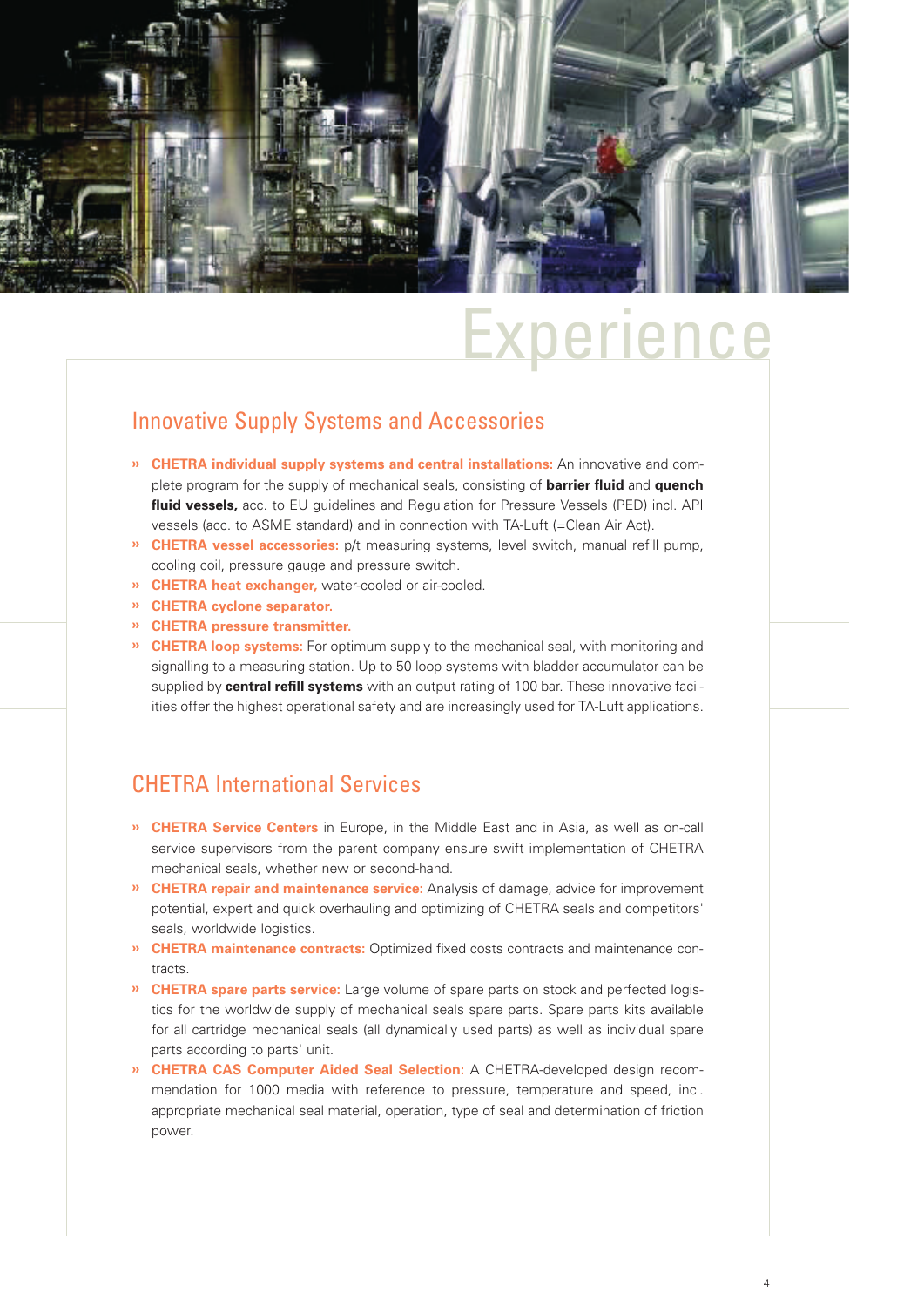

# Solution

### **Technology**

#### **The CHETRA mechanical seal was the only aggregate to survive an average**

Retrofitting of all cooling water pumps in a Brazilian nuclear power station (cooling water circuit / safety level III) to split mechanical seals. Special requirements: resistance to sea water and shell limestone and adherence to all nuclear-relevant regulations, such as KTA 1401, QSP 4a and TÜV-approval. After one year and after an average, the CHETRA mechanical seal style 299 was the only component that had survived without damage. Meanwhile, service lives have reached 5-6 years.

Safety reserves, built into CHETRA mechanical seals, have stood the test. The stationary design and the special design of the "split" of mechanical seal style 299 enable the operation of this "split" seal in a vacuum up to 0.5 bar abs. and up to pressures of a maximum of 25 bar – substantially above the conventional application area of split mechanical seals.

#### **The CHETRA Solution for the Sealing of Hot Water**

When sealing hot water (120 $^{\circ}$  C – 200 $^{\circ}$  C), it must be ensured that no mixed friction or evaporation resulting in dry-running occurs in the sealing gap. The bad lubricating properties of fully desalinated or demineralized water are also important. Rust, residues and water additives further contribute to the strain. Conventional applications use pumps with jacket cooling / auxiliary water cooling.

The CHETRA mechanical seal style 208 S – single-acting, stationary design with thermosyphon vessel as an accessory – meets these demands without use of auxiliary cooling; safe and cost-saving operation through elimination of uneconomical auxiliary cooling. Service life: > 4 years.

#### **Process Optimization for Multiple-stage Boiler Feed Pumps**

Optimized operation with corresponding accessories and "heavy-duty" CHETRA mechanical seal extends service life when applied in boiler feed pumps. Technical application data: multiple-stage boiler feed pump, n: 6000 rpm, p1: 16 bar, t: +180° C.

A stationary CHETRA mechanical seal with integrated rotating throttle bushing combined with a thermosyphon vessel replaced the previous seal concept. The solution ensures high cooling capacity and corresponding intensive dissipation of heat. Service life is approx. > 4 years.